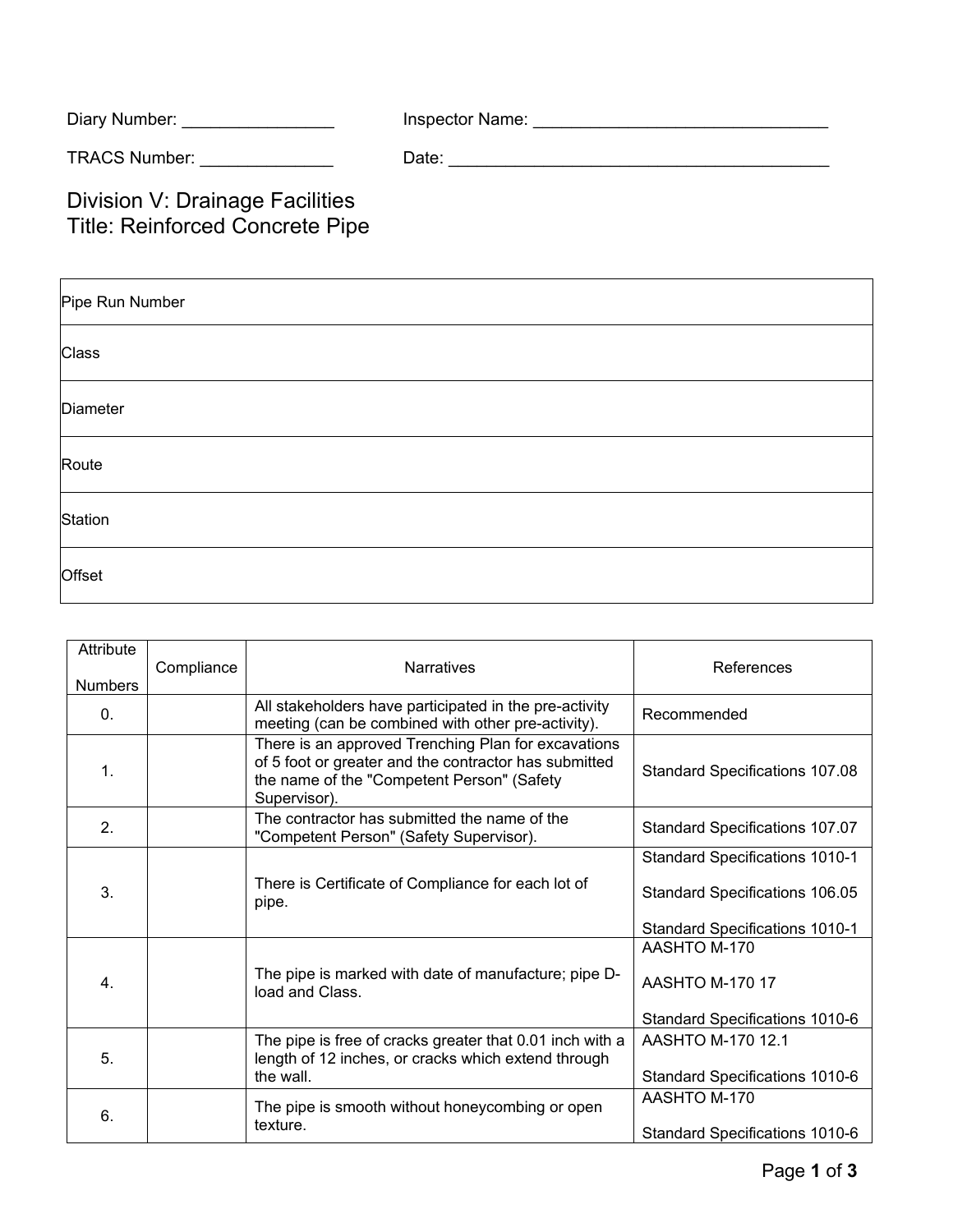| 7.  | For pipe greater than 27 inches, the measured<br>diameter does not vary by more than 1 percent or 3/8<br>inch, whichever is greater. For pipe from 12 to 24<br>inches, the measured diameter does not vary more<br>than 2%.                     | AASHTO M-170 12.1<br>Standard Specifications 1010-6                                             |
|-----|-------------------------------------------------------------------------------------------------------------------------------------------------------------------------------------------------------------------------------------------------|-------------------------------------------------------------------------------------------------|
| 8.  | Bedding material meets gradation, the plasticity index<br>(PI) does not exceed 8, and resistivity exceeds the<br>2,000 ohm-centimeters (unless otherwise specified).                                                                            | <b>Standard Specifications 501-</b><br>3.02(A)(1)                                               |
| 9.  | Bedding material for all concrete pipe has a pH<br>between 6.0 and 12.0.                                                                                                                                                                        | <b>Standard Specifications 501-</b><br>3.02(A)(1)                                               |
| 10. | Trenching conforms to the approved trenching plan<br>for excavations 5 foot deep or greater.                                                                                                                                                    | <b>Standard Specifications 107.08</b><br><b>Standard Specifications 501-1</b>                   |
| 11. | The Contractor's Competent Person (Safety<br>Supervisor) has inspected all open trenches before<br>work is started or resumed.                                                                                                                  | Standard Specifications 107.08                                                                  |
| 12. | Open 4 Feet or deeper excavations with slopes<br>steeper than 1:2 left unattended, are protected with<br>72-inch temporary chain link fencing, or approved<br>equal, satisfactory to the Engineer. It is secured after<br>normal working hours. | Standard Specifications 107.08                                                                  |
| 13. | With non-trench installation, embankment was built<br>up in a fill area before the bedding was compacted<br>and the bedding and backfill dimension requirements.                                                                                | <b>Construction Standard</b><br>Drawings C-13.15                                                |
| 14. | Rock, hardpan, unyielding, soft, or spongy materials<br>on the bottom of the trench are removed at least 12"<br>and replaced with compacted structural backfill in 6"<br>lifts.                                                                 | <b>Standard Specifications 501-</b><br>3.01                                                     |
| 15. | All trash, forms, sheeting, bracing and loose rock or<br>loose earth shall be removed from the areas to be<br>backfilled before backfill material is placed.                                                                                    | <b>Standard Specifications 501-</b><br>3.02(B)(1)                                               |
| 16. | Pipe is placed in conformance with lines, grades, and<br>dimensions shown on the Plans.                                                                                                                                                         | <b>Standard Specifications 501-</b><br>3.03(A)                                                  |
| 17. | Pipes are jointed where inner (end) joint are<br>reasonably flush (jointed) with the bell inner joint and<br>the joint is even.                                                                                                                 | <b>Standard Specifications 501-</b><br>3.03(D)                                                  |
| 18. | If O-Ring gaskets are used, they are installed in<br>accordance with the manufacture's<br>recommendations.                                                                                                                                      | <b>Standard Specifications 501-</b><br>3.03(D)                                                  |
| 19. | Backfill materials were placed in layers not greater<br>than 8 inches prior to compaction.                                                                                                                                                      | <b>Standard Specifications 501-</b><br>$3.04$ (B)(1)                                            |
| 20. | Bedding backfill from the bottom of the pipe to the<br>haunch (springline) is either standard aggregate<br>bedding in 8" lifts (before compaction), or cement-<br>treated slurry (not exceeding 4 feet in depth).                               | <b>Standard Specifications 501-</b><br>3.02(B)(2)                                               |
| 21. | Pipe backfill below the haunch (springline) is<br>compacted in 6 inch maximum lifts to 95% of the<br>maximum density.                                                                                                                           | <b>Standard Specifications 501-</b><br>3.02 (C)(2)                                              |
| 22. | Backfill dimensional requirements conform to                                                                                                                                                                                                    | <b>Construction Standard</b><br>Drawings C-13.15<br><b>Standard Specifications 501-</b><br>3.01 |
| 23. | No backfilling above the cement-treated slurry was<br>started until 24 hours after the cement-treated slurry<br>was placed.                                                                                                                     | <b>Standard Specifications 501-</b><br>3.02(B)(3)                                               |